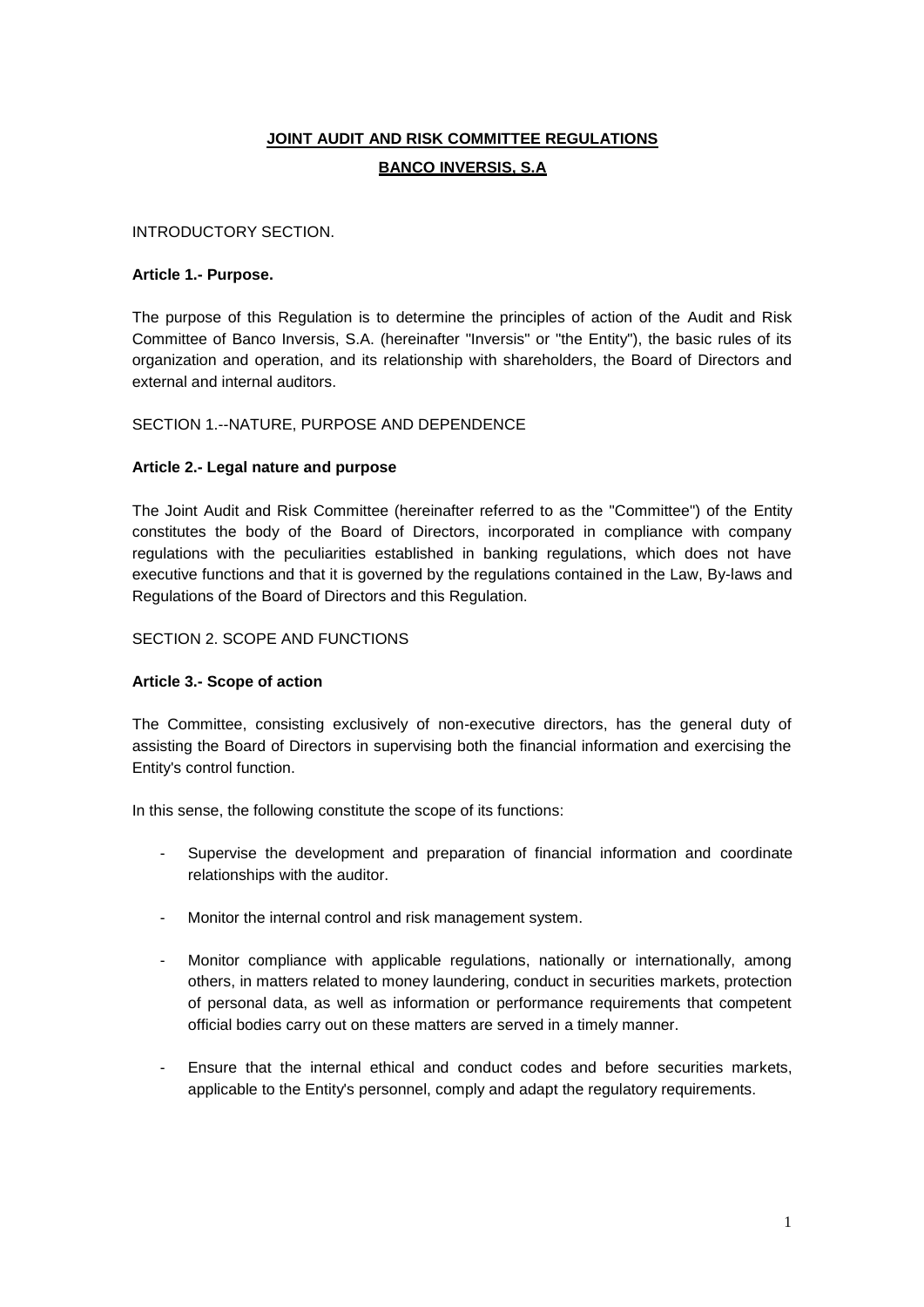#### **Article 4.- Functions**

Within the objective scope established in the previous section, the following functions correspond to the Committee, as well as those that may be assigned by the Board of Directors:

- a) Inform the General Shareholders' Meeting on issues that arise in relation to those matters that fall within the competence of the Committee and, in particular, regarding the audit result, explaining how this has contributed to the integrity of the financial information and the function that the Committee has played in that process.
- b) With regard to risk identification and internal control system, supervise the effectiveness of the Entity's internal control, internal audit and risk management systems, and discuss significant weaknesses in the control system with the auditor, detected in the development of the audit, all without infringing its independence. For such purposes, and where appropriate, the auditor may submit recommendations or proposals to the Board of Directors and the corresponding deadline for follow-up.
- c) With regard to financial information:
	- a. Monitor the process for preparing the Entity's financial information, to ensure its integrity, technological quality and internal control, compliance with regulatory requirements, the proper delimitation of the consolidation perimeter, the correct application of generally accepted accounting principles and standards and compliance with the remaining legal requirements relating to such information.
	- b. Supervise periodic financial statements that the Entity must send to supervisory bodies or make public.
	- c. Evaluate and approve proposals suggested by Management regarding changes in accounting principles and standards.
	- d. Monitor and evaluate management decisions on the adjustments proposed by the external auditor or disagreements between them.
- d) With regard to the internal audit:
	- a. Ensure the independence of the unit that assumes the internal audit function.
	- b. Propose selection, appointment, re-election and removal of person responsible for the internal audit.
	- c. Ensure sufficiency of the means assigned to the internal audit.
	- d. Approve the Annual Internal Audit Plan, as well as other additional work plans of an occasional or specific nature that would have to be implemented for reasons of regulatory changes or for the entity's organisational requirements,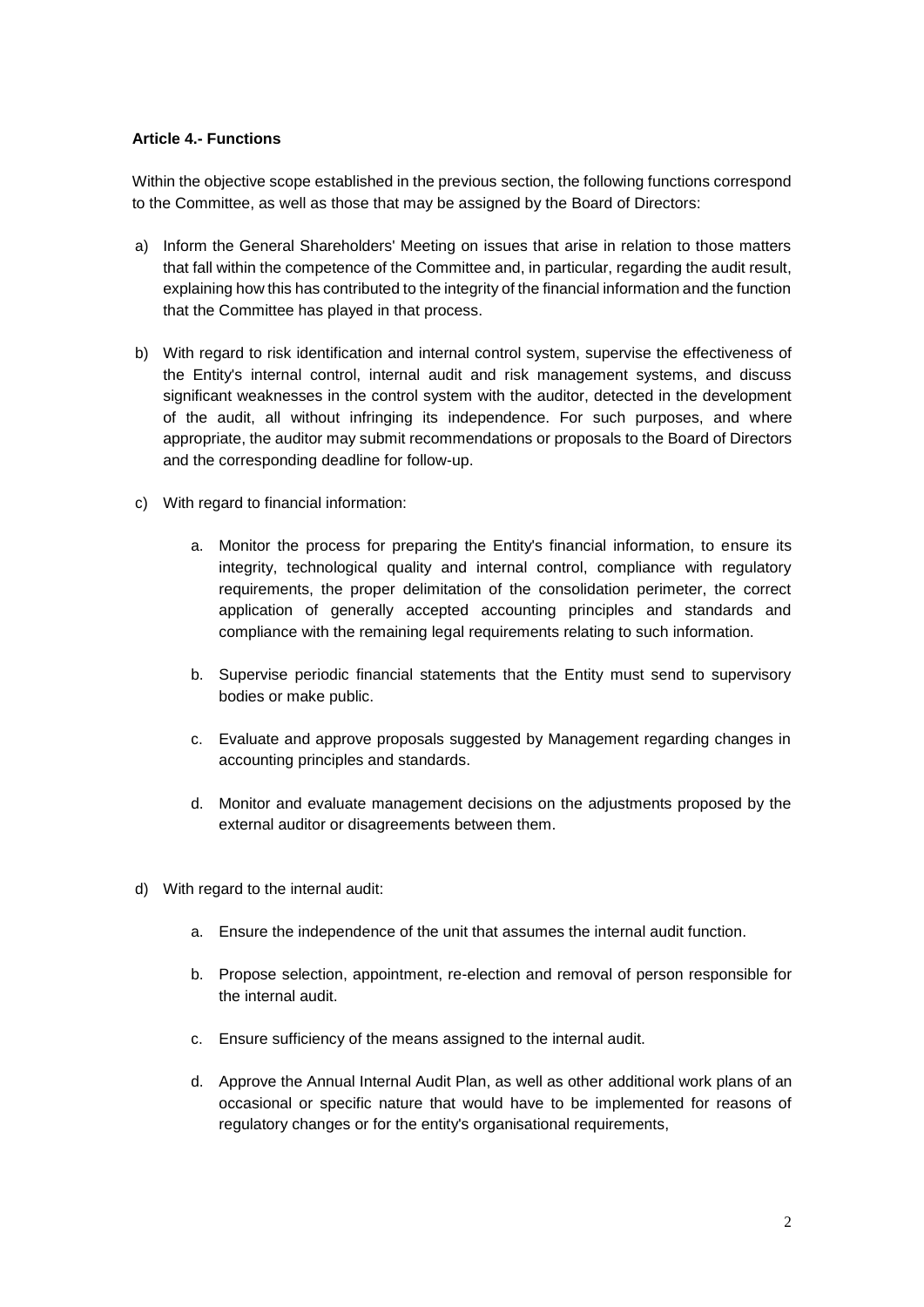ensuring that its activity is focused mainly on the relevant risks of the Entity, and receive periodic information on its activities.

Keep track of the aforementioned plans, so as to delegate in its Chairman the performance of the preparatory tasks that facilitate the Committee's work.

- e. Verify that senior management takes into account the conclusions and recommendations of its reports.
- f. Review its procedures, receive and assess its reports and evaluate annually the internal audit operation.
- g. Request any report it deems appropriate to fulfil the Committee's functions.
- e) With regard to the external annual accounts audit:
	- a. Submit to the Board of Directors proposals for the selection, appointment, re-election and replacement of the accounts auditor, as well as hiring conditions.
	- b. Serve as a communication channel between the Board of Directors and Auditors, evaluate the results of each audit and Management response to its recommendations. Specifically, it will receive from the external auditor information on the audit plan and results of its execution.
	- c. Monitor the outcome of the audit, ensuring that the opinion concerning the annual accounts and the key contents of the audit report are drafted with clarity and precision and without exceptions. If there are exceptions, the Chairman of the Audit Committee and the external auditors should be able to clearly explain to the Board and the shareholders the content and scope of said exceptions or reservations.
	- d. Maintain relationships with external auditors to receive information on any issues that could jeopardize their independence and any others related to the development process of the audit, as well as other communications envisaged in the legislation on auditing and in technical auditing standards.
	- e. Ensure the independence of the external auditor and, to that end:
		- i) Ensure that the remuneration of the external auditor for its work does not compromise the quality or independence thereof.
		- ii) Ensure that the Entity and the auditor comply with the standards in force concerning the provision of services other than auditing, the limits to the concentration of the auditor's business and, in general, the other standards established to ensure the independence of those auditors.
		- iii) Examine the circumstances that would have motivated, where relevant, the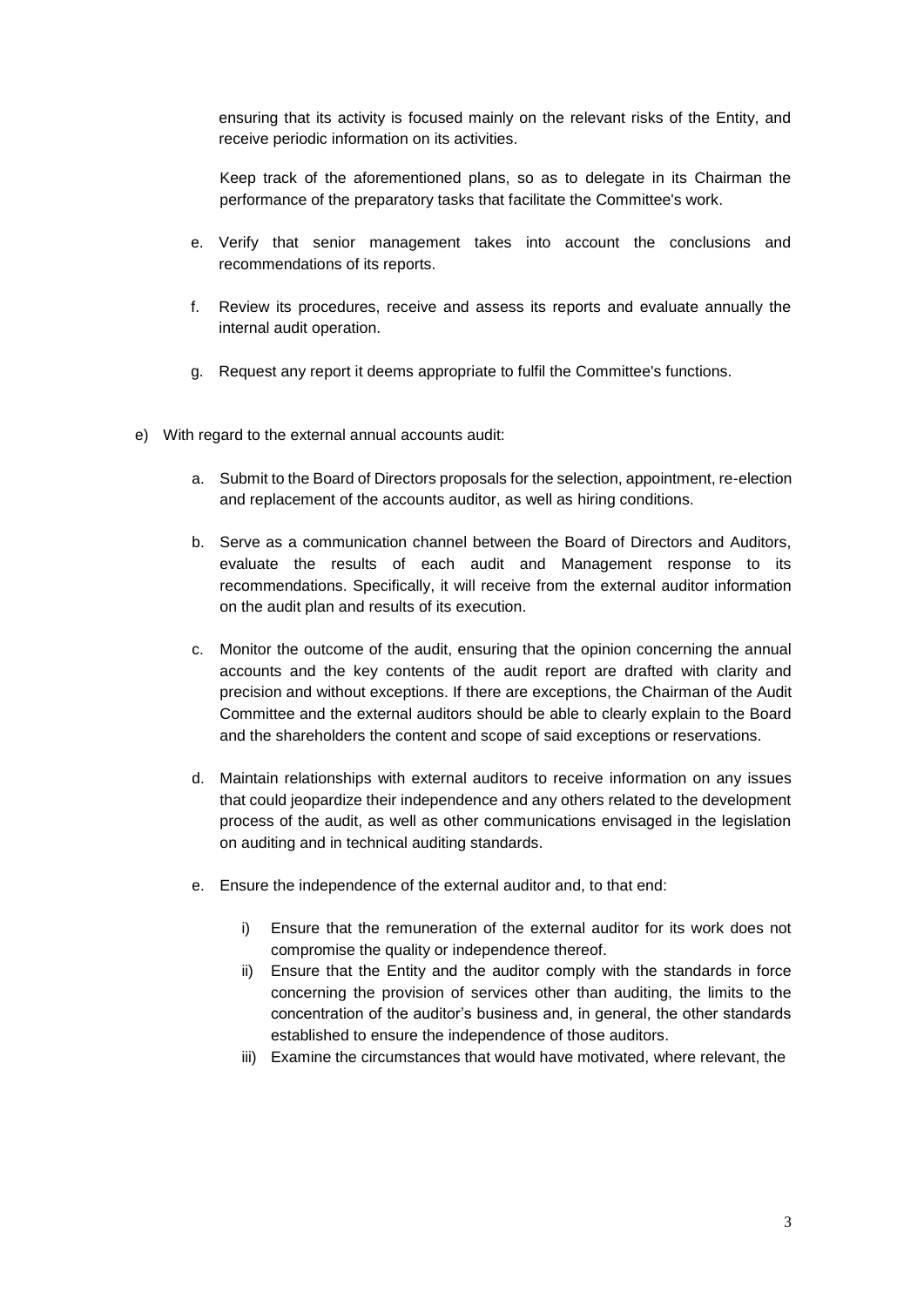resignation of the external auditor.

- iv) Receive annually from the account auditors written confirmation of their independence before the entity or entities linked to it, directly or indirectly, as well as the information of the additional services of any kind provided by the aforementioned auditors.
- v) Issue annually, prior to the issuance of the audit report, a report in which it expresses its opinion on the accounts auditor's independence. This report shall rule on the provision of additional services.
- f) Report, in advance, to the Board of Directors on all matters envisaged in the Law, the bylaws and in the Regulations of the Board and, specifically regarding:
	- 1. the financial information that the Company must periodically make public,

2. the creation or acquisition of shares in special purpose entities or domiciled in countries or territories considered tax havens and

- 3. transactions with related parties.
- g) Regarding compliance with the law and internal standards:
	- a. Ensure the existence of an effective internal process to monitor that the entity complies with the laws and provisions applicable in matters within its competence. The Committee shall be informed of those relevant issues related to legal and fiscal risks that may arise in the course of the Entity's activities. Assessment of these issues will correspond to Legal and Fiscal Areas.
	- b. Verify that the required procedures have been established to ensure that the management team and employees comply with regulations, internal standards and the Internal Code of Conduct approved by the Board of Directors.
	- c. Monitor Entity's crime prevention model.
	- d. Analyse, and approve, where appropriate, the Annual Action Plan of the Regulatory Compliance area, as well as its modifications and monitor its execution, with the periodicity it deems necessary.

Likewise, the Committee will be informed of the irregularities and severe anomalies detected in the course of the control actions of the Compliance area, whose assessment will correspond to the discretion of the Compliance area that, in case of doubt, should opt for communication.

This should be notified, as soon as it is known, to the Chairman of the Committee.

- e. Be aware of those issues that may have a significant impact on the reputation of the Entity, for the purpose of informing the Board of Directors when deemed appropriate.
- f. Inform the Board, prior to the adoption thereby of the corresponding decisions on transactions related to members of the Board.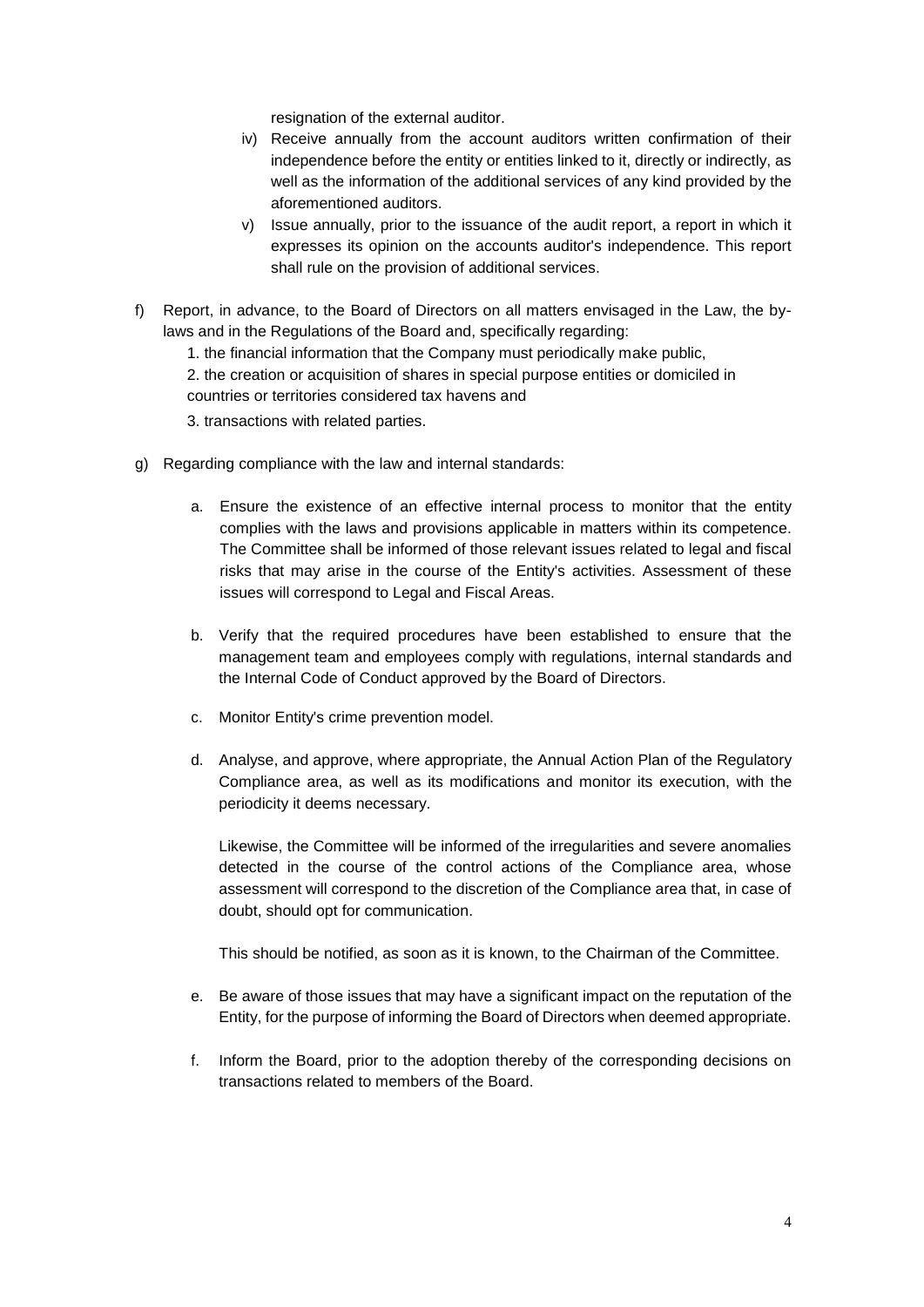- g. Monitor, in general, compliance with corporate governance rules.
- h) Advise the Board of Directors on overall risk propensity, current and future, of the entity and its strategy in this area, and assist in monitoring the implementation of that strategy.
- i) Ensure that the pricing policy of assets and liabilities offered to customers fully takes into account the business model and the risk strategy of the entity, if otherwise, submit a plan to correct the same to the Board of Director.
- j) Determine, together with the Board of Directors, the nature, quantity, format and frequency of information on risks that the Committee itself and the Board of Directors should receive.
- k) Collaborate for the establishment of rational remuneration policies and practices, for which purpose, and without prejudice to the functions of the Appointments and Remuneration Committee, it will examine whether the incentive policy provided for in the remuneration system takes into account the risk, the capital , liquidity and the probability and opportunity of the benefits.
- l) Supervise the effectiveness of risk management systems. The Committee will evaluate whether the Entity has adequate organization, personnel, policies and processes to identify, manage, control and report its main financial and non-financial risks, especially operational and legal and fiscal risks. For these purposes, the Committee may investigate and submit for review any aspect related to them It will also be the recipient, through its President, of confidential employee communications through a mechanism established to enable them to communicate any irregularities of potential importance, especially financial and accounting irregularities within the company.
- m) Monitor non-financial information that the Entity discloses, to verify its consistency and that the regulatory requirements in the matter have been met.

# SECTION 3.- COMPOSITION, APPOINTMENT AND DISMISSAL OF MEMBERS

#### **Article 5.- Composition**

The Committee will be composed of a minimum of three and a maximum of five members, one of which will act as Chairman. All members must have external or non-executive director status, the majority of whom must be independent Directors and one of them, at least, will be appointed bearing in mind his/her knowledge in accounting, auditing or both. As a whole, Committee members will have the relevant technical knowledge regarding the activity sector to which the Entity belongs.

The Secretary of the Board, who may or may not be a Committee member, shall act as Secretary.

#### **Article 6.- Appointment or removal**

1.- Committee members will be appointed by the Entity's Board of Directors from among the Directors that comprise it. Similarly, it will designate among them who should hold the position of Chairman. The Board may also appoint alternate members, including Directors of categories listed in the previous article, in cases of vacancy, absence or conflict of interest. Committee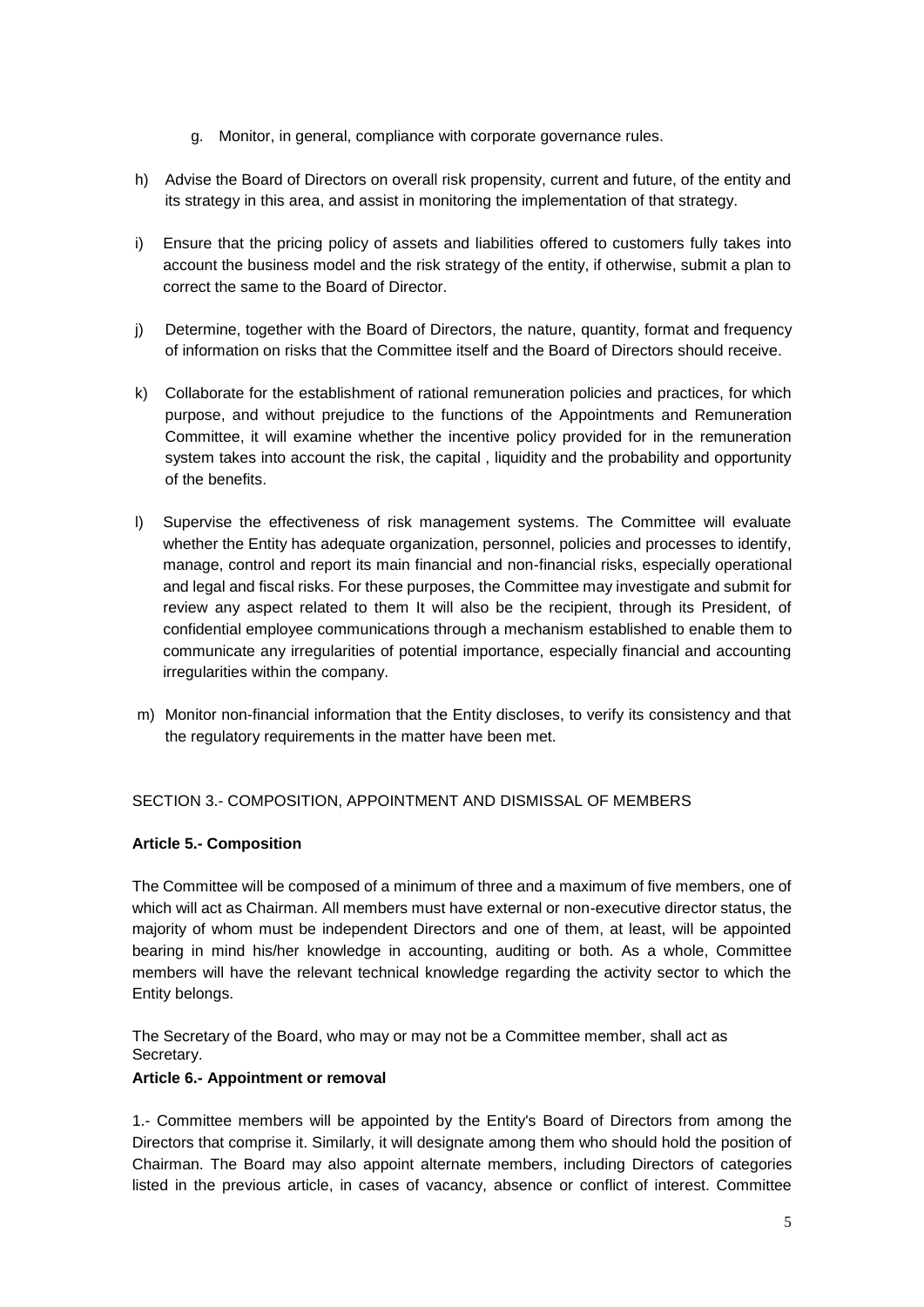members, and especially its Chairman, will be appointed bearing in mind their knowledge and experience in accounting, auditing or both, as well as their experience and knowledge in financial aspects, internal control and risk management.

2.- The duration of the position shall be for the remaining period until the termination of the mandate as Director, and may be re-appointed to the same. However, whoever has held the position of Chairman of the Committee for four consecutive years must cease to do so from thereon, and may be re-appointed to such position once a period of one year has elapsed since dismissal, without prejudice to his/her continuity as member of the Committee.

SECTION 4.- OPERATION

# **Article 7.- Sessions**

1.- The Committee will set the schedule of its ordinary meetings as often as required to adequately deal with the issues within its scope, meeting at least quarterly. In addition, the Committee shall meet whenever its Chairman requires or any of its members, or on behalf of the Board of Directors with a specific agenda.

2.- It shall be set up by the Committee without prior call if all members are present and unanimously agree to hold a session. For purposes of urgency the Committee may be convened without the provided minimum period, in which case the urgency must be assessed unanimously by all participants at the beginning of the meeting.

3.- The executive directors or the senior executives of the Entity may attend the meetings when expressly agreed by the Committee or its Chairman, at the invitation of the Chairman of the Committee, to deal with those points of the day for which they have been summoned.

4.- The Committee may call any employee or manager of the Entity, and even order that they appear without the presence of any other director, at the invitation of the Chairman of the Committee, to deal with those points of the day for which they have been summoned.

#### **Article 8.- Notice and venue**

1.- The call from the Committee shall be communicated at least three days in advance by the Secretary of the Committee to each one of its members by letter, fax or email, and shall include the agenda previously approved by the Chairman of the Committee. At each call the minutes of the previous session will be linked, whether or not it has been previously approved.

2.- The Committee sessions shall normally take place at the registered office, but may be held at any other determined and stated by the Chairman in the call.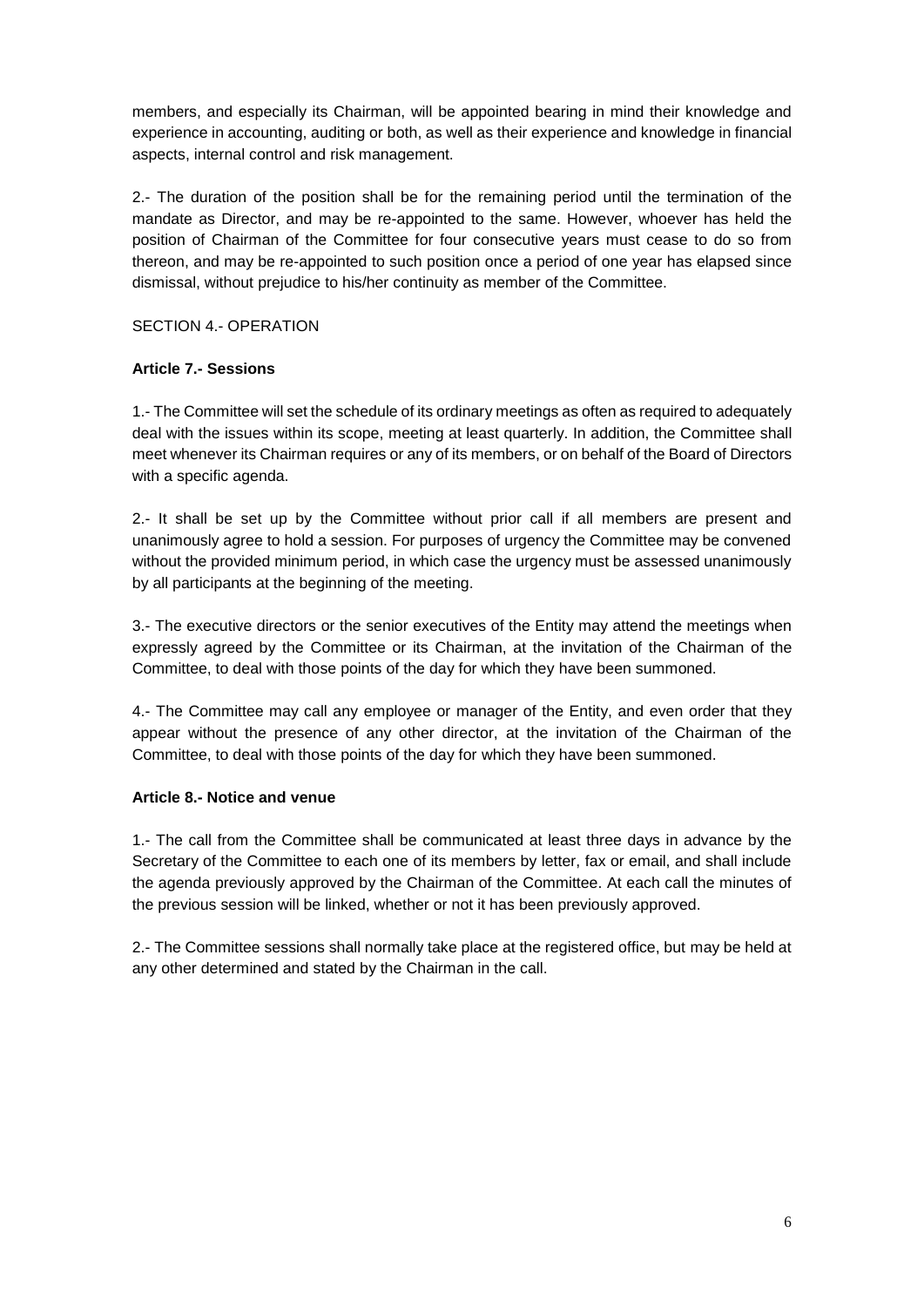The Committee may be held in several rooms simultaneously, provided that the interactivity and intercommunication between them in real time is ensured by phone and, therefore, the unity of the action. In this case, the agreements will be considered adopted in the place where the majority of the members are and, in case of equality, in the registered office.

# **Article 9.- Incorporation, representation, adoption of agreements and minutes**

1.- The valid constitution of the Commission requires that the majority of its members attend the meeting, either present or represented. Members must personally attend the sessions held. However, when they are unavailable they may delegate for each session and in writing to another member to represent them in session for all purposes. The resolutions are adopted by the majority of the members, present or represented. In case of a tie, the President shall have the casting vote.

Exceptionally, if no member opposes it, the Committee may be held in writing and without a meeting. In the latter case, the members may send their votes and the considerations they wish to include in the minutes by email.

2.- The resolutions are adopted by the majority of the members, either present or represented. In case of a tie, the President shall have the casting vote.

3.- The Secretary of the Committee shall keep minutes of each of the sessions held, which shall be adopted at the same meeting or the immediately following one. Copy of the minutes of the sessions will be sent to all Board members.

# **Article 10.- Powers, resources and assessment**

1.- The Committee may request for the fulfilment of its functions any type of information it may require on any aspect of the Entity.

2.- Through the Secretary, the members of the Committee will be provided with all the resources and documentation required to fulfil their mission.

3.- For the best fulfilment of its functions, the Committee may seek the advice of external professionals in legal, tax, accounting, valuation, risk or any other matter, prior communication and approval by the Chairman of the Entity, which will not reject the request except for a reasoned cause.

SECTION 5.-RELATIONSHIPS

.

# **Article 11.- Relationships with the Board of Directors and shareholders**

1.- The Committee will report, through its Chairman, to the Board of Directors on its activities, and will advise and propose those decisions it deems convenient to adopt within the scope of its functions.

2.- The Committee will prepare an annual report on its activities that will be submitted to the Board of Directors.